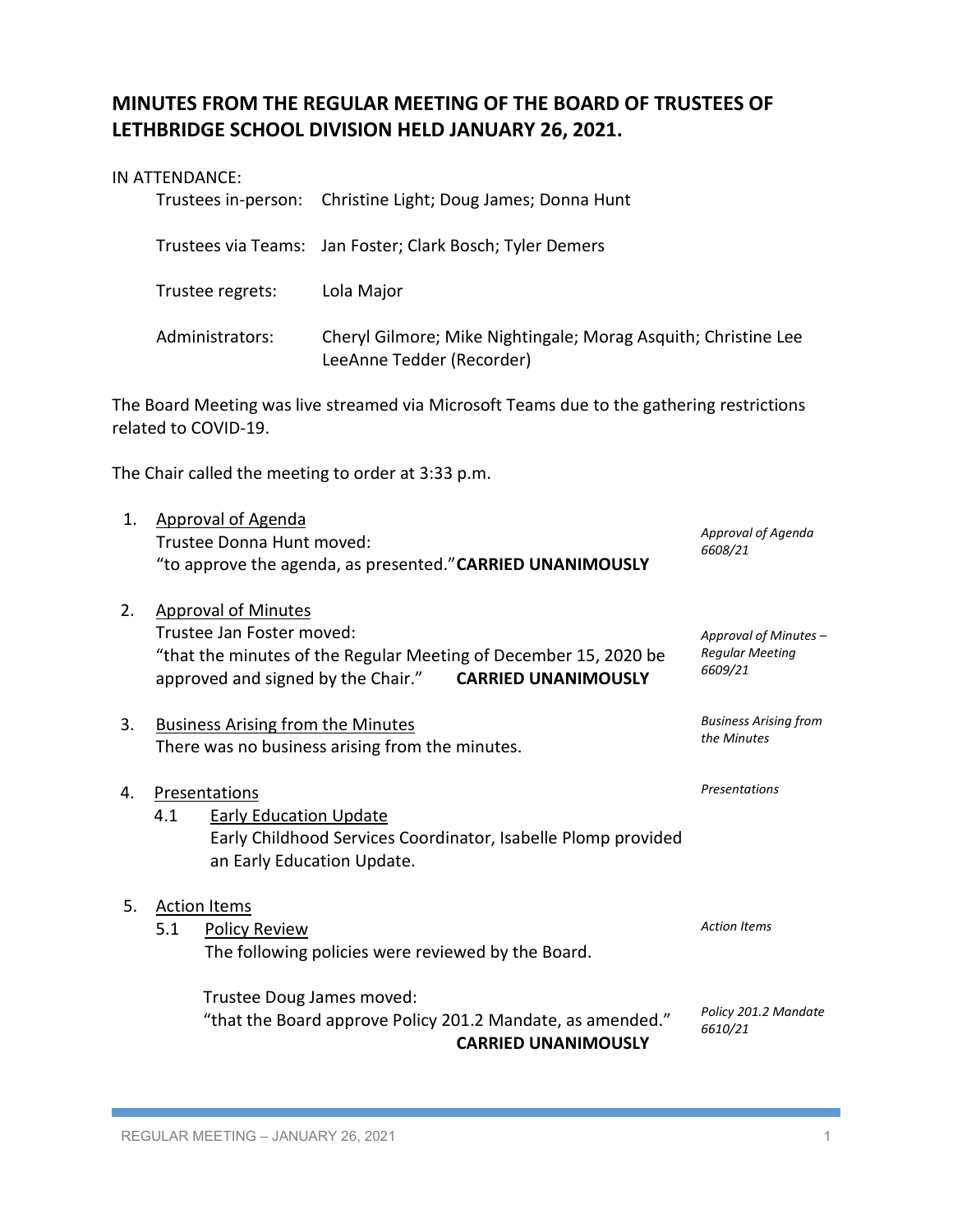Trustee Doug James moved: "that the Board approve Policy 202.1 Trustee Code of Conduct, as amended." **CARRIED UNANIMOUSLY**

Trustee Doug James moved: "that the Board approve Policy 202.1.1 Confidentiality, as amended." **CARRIED UNANIMOUSLY**

Trustee Doug James moved: "that the Board approve Policy 202.1.2 Conflict of Interest, as amended." **CARRIED UNANIMOUSLY**

Trustee Doug James moved: "that the Board approve Policy 203.4 Board Committees, as amended." **CARRIED UNANIMOUSLY**

Policy 204.2 Regular Board Meetings will return to the Policy Advisory Committee for further revisions.

Trustee Doug James moved: "that the Board approve Policy 300.1 Administration Guiding Principles, as amended." **CARRIED UNANIMOUSLY**

Trustee Doug James moved: "that the Board approve Policy 300.2 Administrative Organizational Structure, as amended."

#### **CARRIED UNANIMOUSLY**

Trustee Doug James moved: "that the Board approve Policy 400.3 Whistleblower Protection, as amended." **CARRIED UNANIMOUSLY**

Trustee Doug James moved: "that the Board approve Policy 401.2 Local Authority Pension Plan (LAPP), as amended." **CARRIED UNANIMOUSLY**

Trustee Doug James moved: "that the Board approve Policy 403.5 Reduction of Division Staff, as amended." **CARRIED UNANIMOUSLY**

Trustee Doug James moved: "that the Board approve Policy 504.1 Managing Health Issues in Schools, as amended." **CARRIED UNANIMOUSLY**

*Policy 202.1 Trustee Code of Conduct 6611/21*

*Policy 202.1.1 Confidentiality 6612/21*

*Policy 202.1.2 Conflict of Interest 6613/21*

*Policy 203.4 Board Committees 6614/21*

*Policy 204.2 Regular Board Meetings*

*Policy 300.1 Administration Guiding Principles 6615/21*

*Policy 300.2 Administrative Organizational Structure 6616/21*

*Policy 400.3 Whistleblower Protection 6617/21*

*Policy 401.2 Local Authority Pension Plan (LAPP) 6618/21*

*Policy 403.5 Reduction of Division Staff 6619/21*

*Policy 504.1 Managing Health Issues in Schools 6620/21*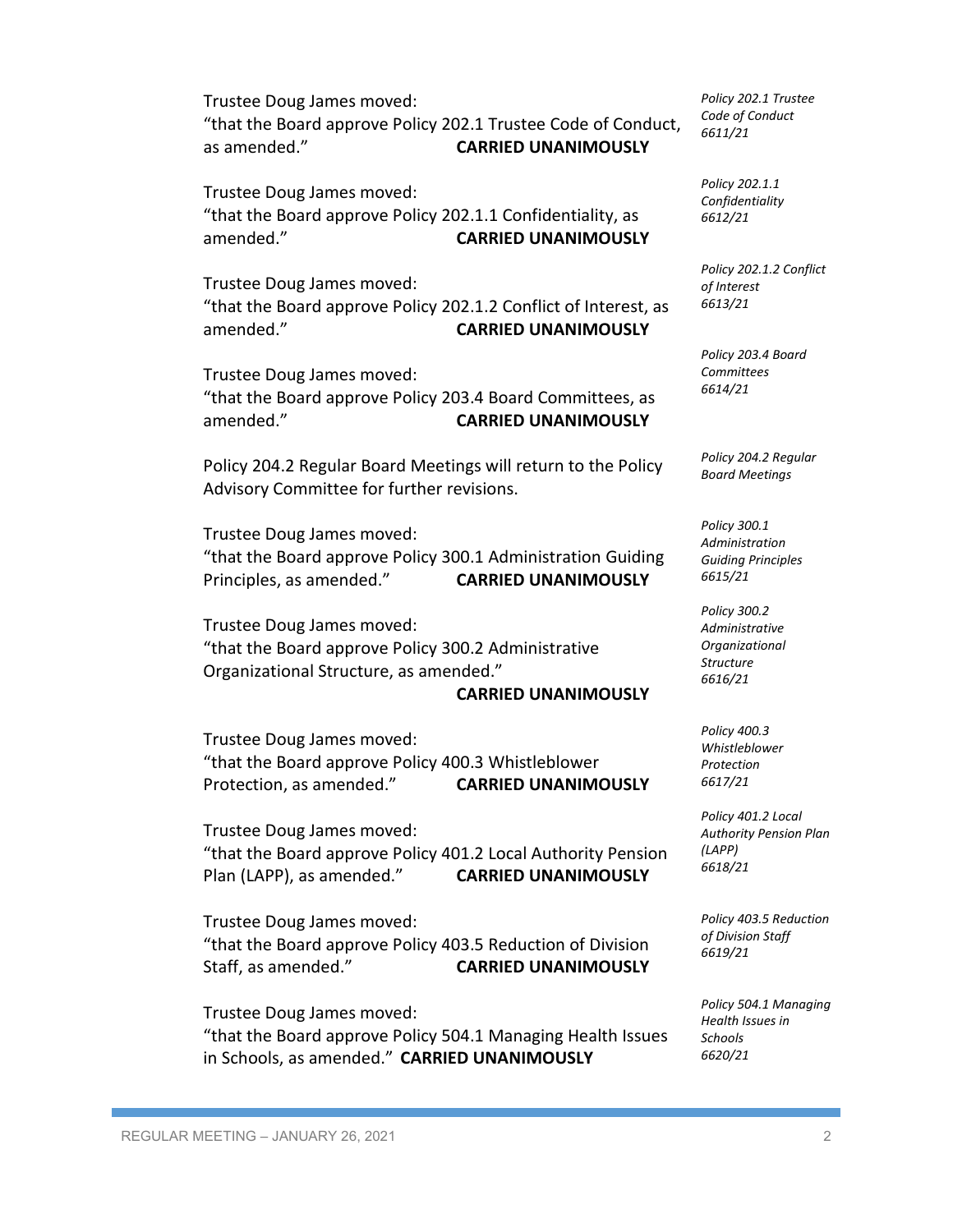5.2 Rescind Policy 207: Campaign Contributions and Campaign Expense Disclosure Due to changes to the Local Authorities Election Act, Policy 207 Campaign Contributions and Campaign Expense Disclosure must be rescinded.

Trustee Doug James moved: "that Policy 207 Campaign Contributions and Campaign Expense Disclosure to be rescinded."

### **CARRIED UNANIMOUSLY**

5.3 Appointment of Returning Officer for School Trustee Elections Lethbridge School Division has an agreement with the City of Lethbridge to hold joint municipal and School Board Trustee Elections.

Trustee Doug James moved:

"that the Returning Officer for the purposes of the School Board Trustee Elections to be held on October 18, 2021 be the City of Lethbridge's Returning officer, Bonnie Hilford and furthermore that Lethbridge School Division delegates the authority to the Returning Officer the ability to appoint a Substitute Returning Officer." **CARRIED UNANIMOUSLY**

*Appointment of Returning Officer for School Trustee Elections 6622/21*

*2021-2022 School Year* 

*Calendar 6623/21*

*Rescind Policy 207 Campaign Contributions and Campaign Expense Disclosure 6621/21*

5.4 2021-2022 School Year Calendar

The draft 2021-2022 school year calendar was included in the Board agenda for review by the Board of Trustees.

Trustee Doug James moved: "that the Board approve the 2021-2022 school year calendar, as presented." **CARRIED UNANIMOUSLY**

## 5.5 First Quarter Financial Report Director of Finance, Mark DeBoer, presented a high level summary of the 2020-2021 First Quarter Financial Report.

Trustee Donna Hunt moved: "that the Board receive the 2020-2021 First Quarter Financial Report, as presented." **CARRIED UNANIMOUSLY**

6. Division Highlights Doug visited Principals at his liaison schools and spoke with staff of

at-home learning.

Christine Light shared that it was great to see students return to

*2020-2021 First Quarter Financial Report 6624/21*

*Division Highlights*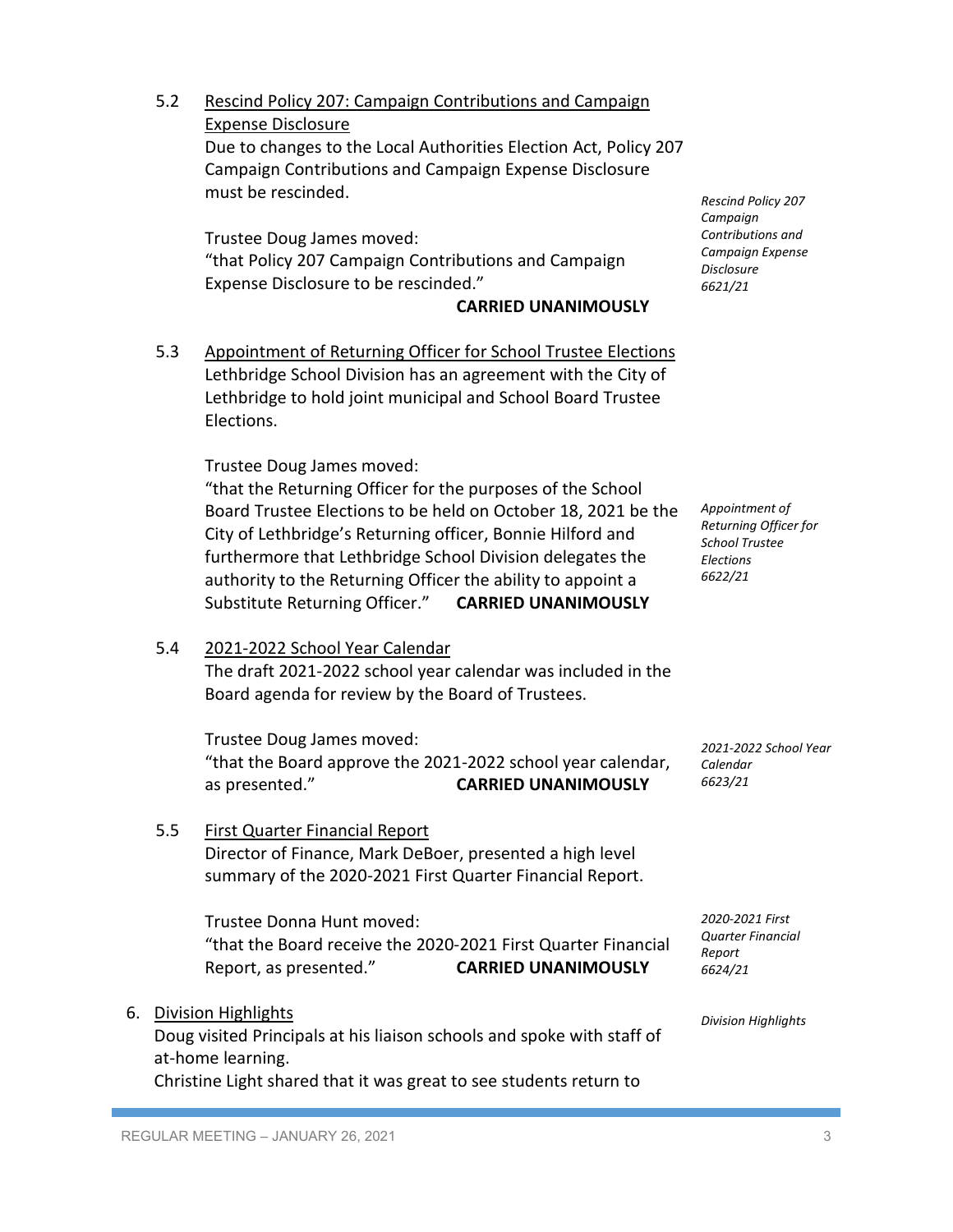buildings.

| 7. | <b>Information Items</b> |                               | Information Items                                                                                                                                                                                                                                                                                                                             |                                                                   |
|----|--------------------------|-------------------------------|-----------------------------------------------------------------------------------------------------------------------------------------------------------------------------------------------------------------------------------------------------------------------------------------------------------------------------------------------|-------------------------------------------------------------------|
|    | 7.1                      |                               | <b>Board Chair Report</b>                                                                                                                                                                                                                                                                                                                     | <b>Board Chair Report</b>                                         |
|    |                          |                               | Mental Health workshop March 9 and 10, 2021.                                                                                                                                                                                                                                                                                                  |                                                                   |
|    | 7.2                      | 7.2.1                         | <b>Associate Superintendent Reports</b><br><b>Business Affairs</b><br>Associate Superintendent Christine Lee provided a<br>written Business Affairs report.                                                                                                                                                                                   | Associate<br>Superintendent<br>Reports<br><b>Business Affairs</b> |
|    |                          |                               | 7.2.1.1 School Trustee Election<br>Election information was included in the agenda.                                                                                                                                                                                                                                                           | <b>School Trustee Election</b>                                    |
|    |                          |                               | 7.2.2 Human Resources<br>Associate Superintendent Mike Nightingale provided a<br>written Human Resources report.                                                                                                                                                                                                                              | <b>Human Resources</b>                                            |
|    |                          | 7.2.3                         | <b>Instructional Services</b><br>Associate Superintendent Morag Asquith provided a<br>written Instructional Services report.                                                                                                                                                                                                                  | <b>Instructional Services</b>                                     |
|    |                          |                               | Public Forum - no online submissions.                                                                                                                                                                                                                                                                                                         | <b>Public Forum</b>                                               |
|    | 7.3                      | <b>Superintendent Reports</b> |                                                                                                                                                                                                                                                                                                                                               | Superintendent Report                                             |
|    |                          | 7.3.1                         | <b>Board Priorities Report</b><br>Board Priorities were included in the agenda.                                                                                                                                                                                                                                                               | <b>Board Priorities</b>                                           |
|    |                          | 7.3.2                         | <b>Acknowledgements of Excellence</b><br>G.S. Lakie and Ecole Agnes Davidson school highlights<br>were included in the agenda.                                                                                                                                                                                                                | Acknowledgements of<br>Excellence                                 |
|    |                          | 7.3.3                         | Donations and Support<br>WCHS received support from Nyrose Mckenzie<br>Alexander LLP, Mr. Blaire Nyrose, Lethbridge Orthotics,<br>and North Lethbridge Panago.                                                                                                                                                                                | <b>Donations and Support</b>                                      |
|    |                          | 7.3.4                         | <b>Town Hall</b><br>Lethbridge School Division annual Town Hall meeting<br>will be held virtually and the question this year is:<br>"In response to COVID-19, changes were made to school<br>organization and instructional delivery. Are there<br>changes that impacted students in a positive way that<br>should continue and be built on?" | <b>Town Hall</b>                                                  |